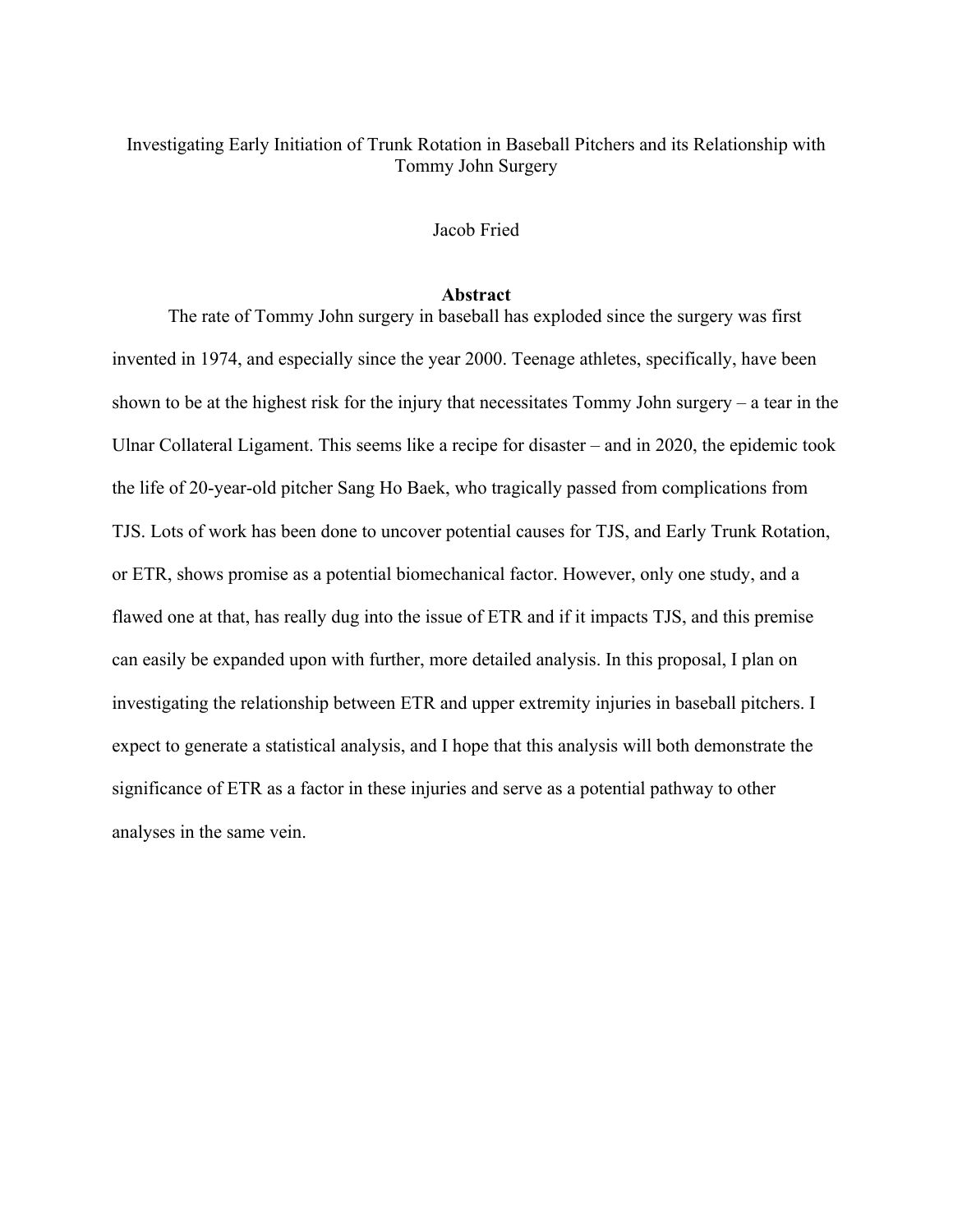Fried 1

#### **Introduction**

In 1974, Los Angeles Dodgers team doctor Frank Jobe performed an experimental surgery on a pitcher named Tommy John. Jobe toke a ligament from John's right forearm (as John was a left-handed pitcher) and inserted it in place of his torn UCL in his left elbow. The surgery, the first of its kind, was a success. Tommy John became eponymous with UCL reconstruction surgery, which is now often referred to only as Tommy John surgery, or TJS (Hopkins).

TJS was very uncommon in the early years of its existence. Between 1974 and 1994, the first 20 years after the procedure came into being, a grand total of 12 pitchers in the MLB had the surgery (White, 2018). From 1995-1999, 22 MLB pitchers had TJS. From 2000-2011, that number skyrocketed – 194 surgeries, on MLB pitchers alone (White). That isn't accounting for the minor leagues (where there were 275 surgeries in that time span), or any baseball below the professional level (White). The dramatic increase in the amount of surgeries for MLB players is certainly alarming, but it doesn't really demonstrate the full scope of the issue. The most horrifying factoid is this, from the American Orthopaedic Society for Sports Medicine: 15-19 year olds were the subjects of 56.7% of all UCL reconstruction surgeries in the US between 2007 and 2011, and the rates increased on average at 9.12% per year in that timespan.

In other words, teenage athletes are the demographic most affected by what could only be described as an epidemic, and the rates at which baseball players across all levels undergo TJS are increasing rapidly. And although TJS is considered a low-risk procedure, with the number of surgeries skyrocketing, something terrible was bound to happen eventually, and it did.

#### **Background Research/Motivation**

Sang Ho Baek was an immigrant from Seoul, South Korea, a freshman collegiate pitcher at George Mason University (Nesbitt, 2021). As is unfortunately the case more and more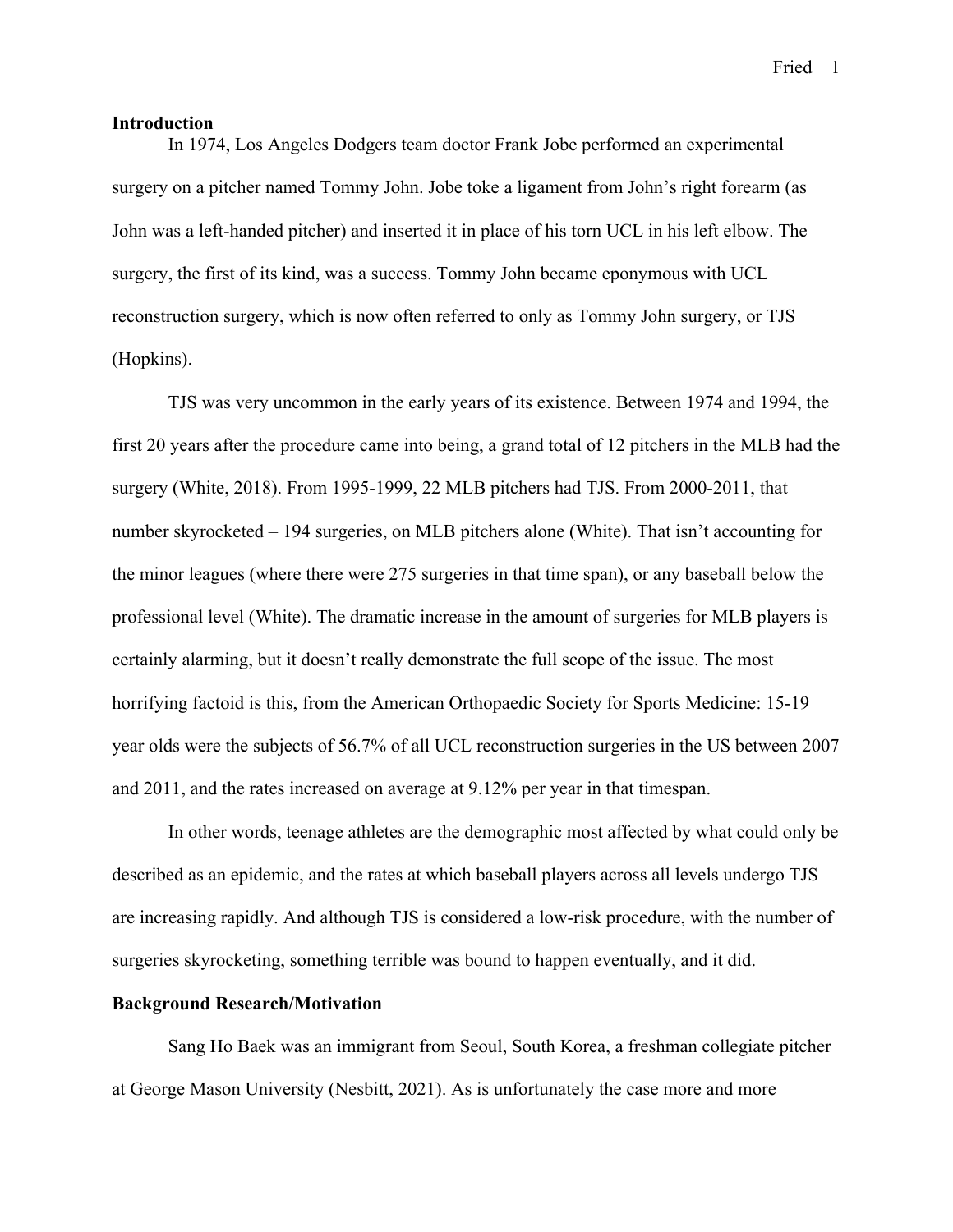frequently, Sang's elbow started hurting during his freshman year. It turned out that he needed TJS. So he went to a Washington, DC medical center, and underwent a routine UCL reconstruction procedure.

Four days later, Sang Ho Baek passed away from blood clots as a result of his surgery, the first recorded death of such kind. He was only 20 years old.

Sang Ho Baek's tragic story is a harsh reminder that, if nothing changes, pitchers – and, specifically, 15-19 year old kids, the age demographic most impacted by the ongoing epidemic – face potentially severe consequences. The causes for UCL damage in pitchers are still relatively unknown, but if there is a way to help prevent them, it is absolutely imperative that it be discovered and implemented, to minimize the risk of anything like what happened to Sang Ho Baek happening ever again.

If there is a specific cause for UCL tears in pitchers, it's likely that it's biomechanical, at least to some extent. When a baseball pitcher throws, levels of elbow valgus stress can exceed the tested strength of the ligament in cadavers (Boddy, 2010). This can cause fraying of the ligament over time, which can in turn lead to a complete rupture. Thus, if certain mechanical elements of a pitcher's motion can increase valgus stress, they can increase the chances of a UCL injury.

A potential candidate for a biomechanical flaw that can increase elbow valgus is early initiation of trunk rotation in the early cocking phase. The early cocking phase is generally considered to be the point in a pitcher's delivery where the throwing arm travels into a "cocked" position – forearm upright, fingers on top of the ball – before the pitcher's front foot strikes the mound (Douoguih, Dolce, and Lincoln, 2015). Sequentially, most pitchers who utilize an overhead delivery cock their arms, their front foot lands, and then their trunks rotate as they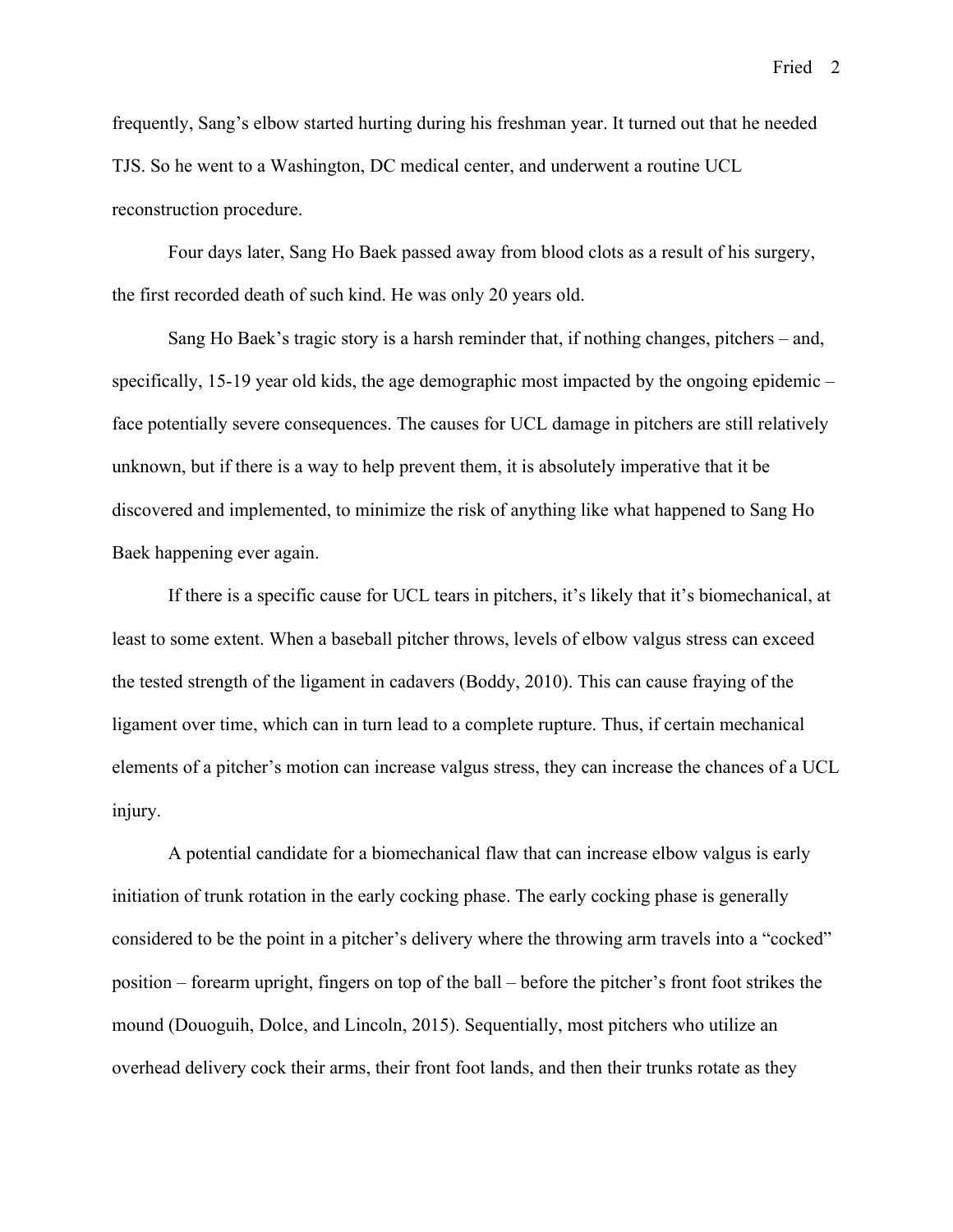Fried 3

move to deliver the pitch. In a delivery where ETR is present, rotation of the trunk is initiated before the throwing arm reaches a fully cocked position, which typically also means it occurs before the front foot strikes the mound.

Several different studies pointed to early initiation of trunk rotation as factors caused increase elbow valgus stress. Aguinaldo & Chambers (2009) found that early trunk rotation had a statistically significant relationship with elbow valgus torque in baseball pitchers. Although the study stops short of linking early trunk rotation and injuries, the notion that ETR can increase elbow valgus means that it could potentially be a cause of elbow or other upper extremity injuries. Furthermore, Calcei, Schulman, and Workman (2021) found that premature rotation of the trunk is a risk factor for shoulder injuries. Although shoulder injuries are not necessarily related to UCL injuries, increased stress on the throwing arm in general will result in higher risk for upper extremity injuries, and so even if the study doesn't focus specifically on valgus torque, it's significant.

With that said, if there is a relationship between ETR and upper extremity injuries (like the UCL), it would likely show up in any study of a large enough sample size reviewing pitcher injuries and the mechanics of those involved. Starting in 2011, Washington Nationals team doctor Wiemi Douoguih put this hypothesis to the test. He and his team studied 250 pitchers from the 2010 MLB season, their biomechanics, and their injuries within a 3-year span – and they found a statistically significant relationship between ETR and upper extremity injuries in baseball pitchers (Douoguih, Dolce, and Lincoln).

This study was not perfect. It had a small sample size and a limited time span. The study also didn't do any further grouping in an attempt to remove underlying variables. With that said, it demonstrated a relationship between ETR and upper extremity injuries, so it shows promise for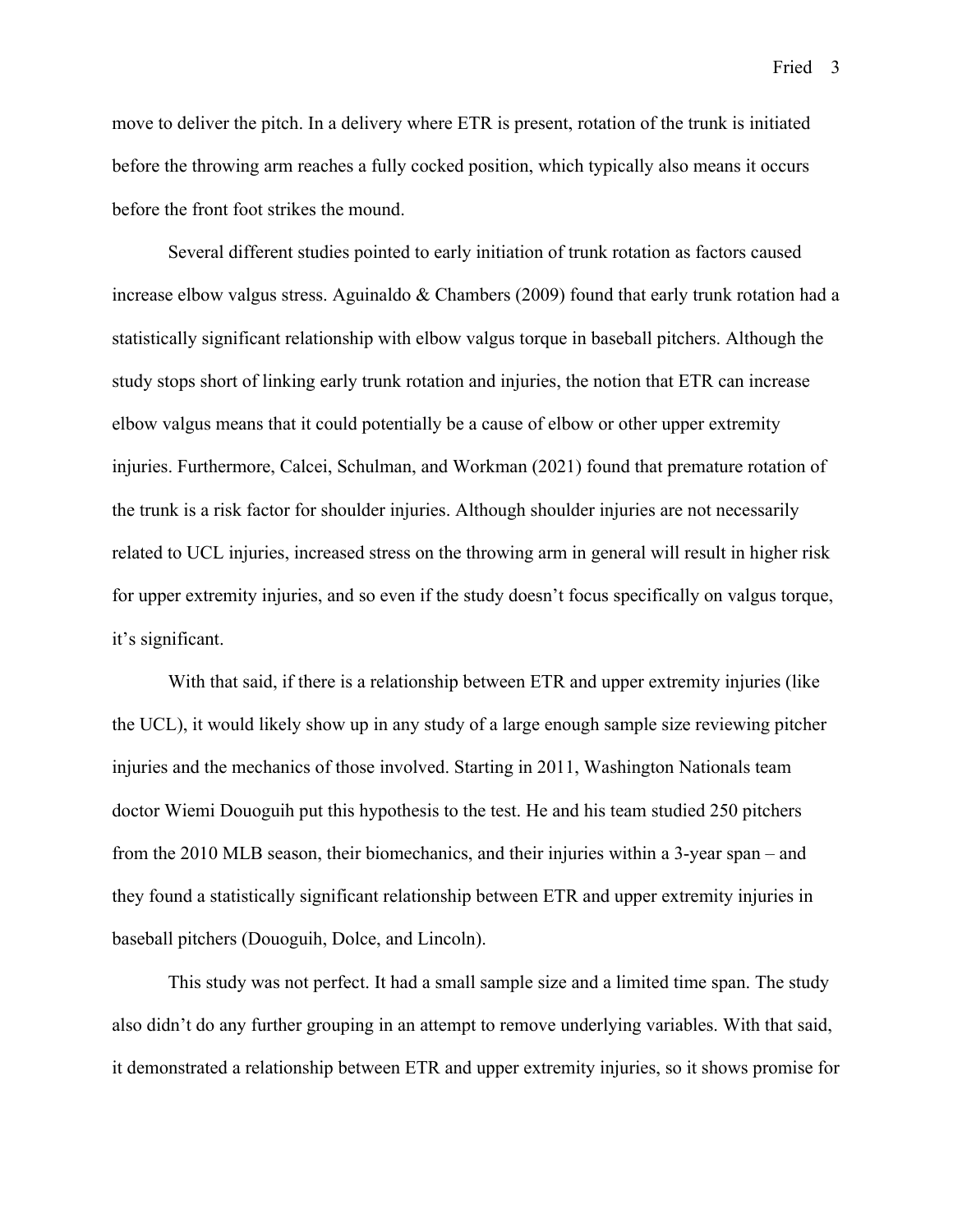Fried 4

further research. I intend to fill the gaps that this study missed and produce an answer to the following question: Does the presence of ETR, by itself, lead to increased rates of upper extremity injury in baseball pitchers?

### **Methods**

I propose doing something similar – with a few key fixes. I propose an analysis on every pitcher in the MLB since 2009 who has thrown more than 250 innings since then. I will utilize publicly available video to analyze every pitcher in this sample for early trunk rotation – if their arm is not reaching a cocked position by the time their trunk commences rotation- and then I will work to discover their career injury outcomes. I will work pitcher-by-pitcher to make sure that I get an accurate understanding of the presence for ETR for each. I will analyze at least 5 pitches per inning pitched by a pitcher in an individual game, and no less than 5 games in an individual season (unless, and this is very unlikely, a pitcher in the sample never pitched more than 4 games in a single season). I will also be sure to analyze video from every season within the sample size for each pitcher I study.

In my analysis, I will end up with two groups – pitchers in my sample who demonstrate ETR, and pitchers who do not. I intend to further sort these groups by other variables: total innings pitched, average fastball velocity, age during injury onset, pitchers with previous upper extremity injuries, and more variables which have shown to be factors in TJS (Boddy). This will enable me to understand the exact impact that ETR has on upper extremity injuries, and provide a potential look into what has caused the explosion of TJS. I will then conduct a statistical analysis to determine if there is a statistically significant correlation between ETR and upper extremity injuries, and if any of the other variables that I use to create the sub-groups generate a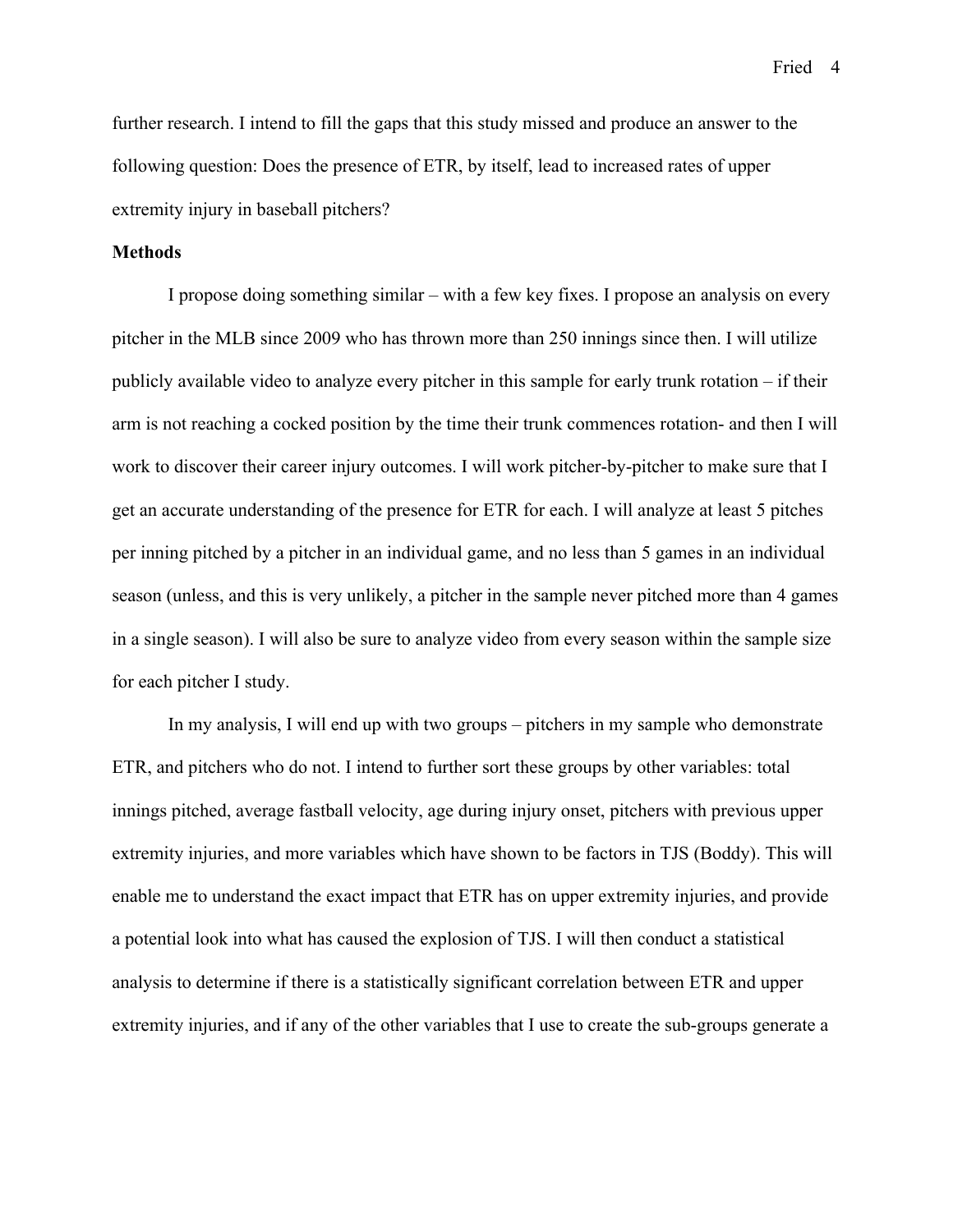correlation as well. I will compare these numbers between groups to provide evidence for or against ETR as a factor in upper extremity injuries.

### **Expected Results**

I expect to generate a statistical analysis comparing pitchers with and without ETR among my entire sample and then split among many different sub-groups. I expect that my analysis will reveal that there is a correlation between ETR and upper extremity injuries, and it will also reveal that variables such as higher fastball velocity and more innings pitched increase this correlation in pitchers with ETR. Ideally, this will serve as a launching-off point for further research into the subject – if, as I expect, ETR is demonstrated as having a statistically significant relationship with upper extremity injury, then it can be used as a variable in further studies of different variables in this exact same manner – i.e. a similar study, but instead of focusing on ETR, focus on pitchers who lack a certain degree of external rotation, and so on.

#### **Conclusion**

The Tommy John epidemic has exploded in recent years, with rates surging dramatically since 2000. With my analysis, I hope to further investigate a potential factor in this epidemic and help provide evidence that can help pitching coaches all over the world detect and minimize potentially dangerous mechanical flaws in their pitchers. This work could lead to further studies in a similar vein that, eventually, allow us to generate a complete picture of the causes for Tommy John surgery and dramatically decrease the incidence rate of these injuries. Overall, I hope that I can help reveal a potential factor in the explosion of TJS and help prevent future tragedies from occurring to young pitchers like Sang Ho Baek.

Fried 5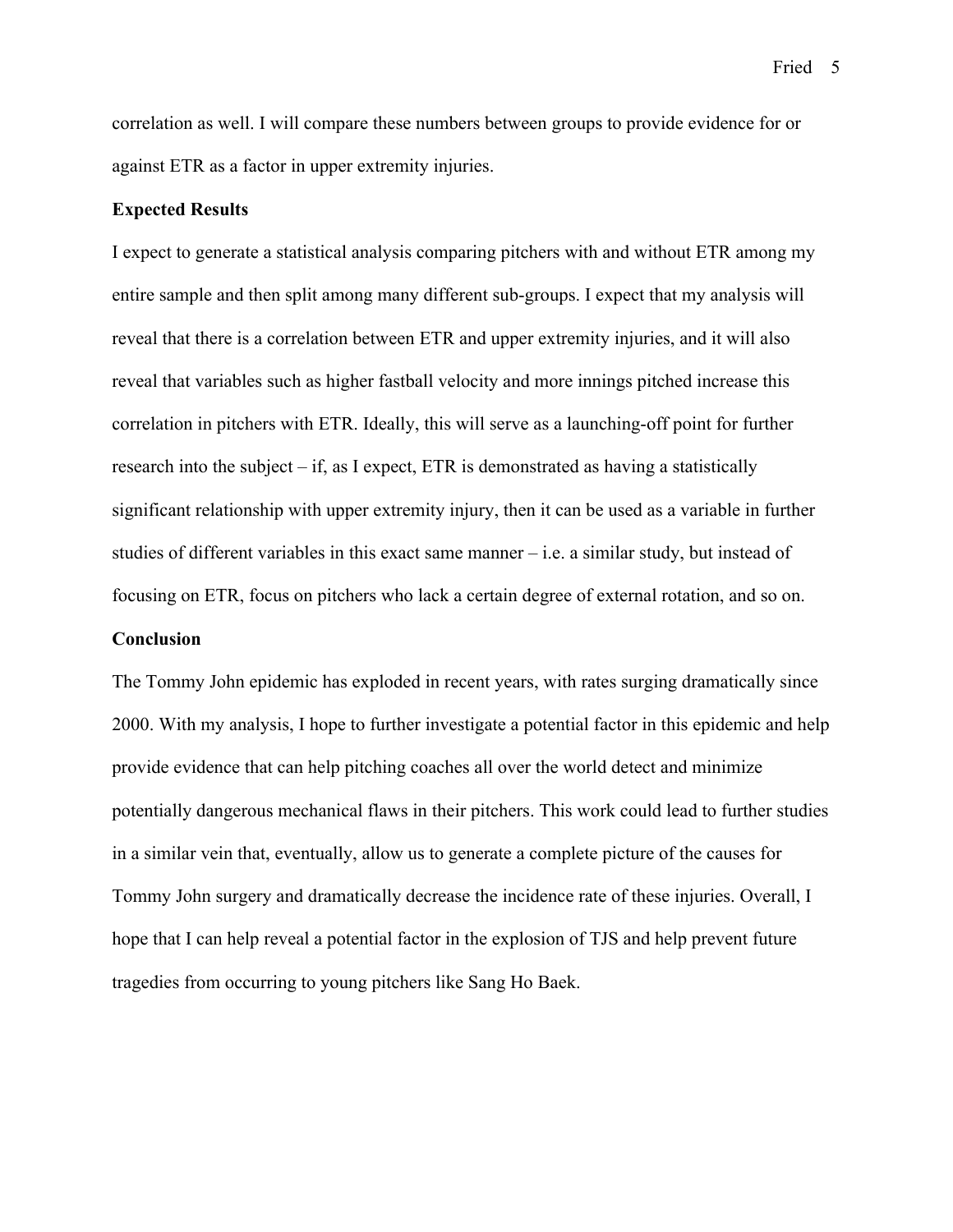## Works Cited/References

- Aguinaldo, A. L., & Chambers, H. (2009). Correlation of throwing mechanics with elbow valgus load in adult baseball pitchers. *The American journal of sports medicine*, *37*(10), 2043–2048. https://doi.org/10.1177/0363546509336721
- American Orthopaedic Society for Sports Medicine. (2015, July 12). Tommy John surgeries increasing for youth athletes. *ScienceDaily*. Retrieved November 4, 2021 from www.sciencedaily.com/releases/2015/07/150712203819.htm.
- Boddy, K (August 27, 2010). *Elbow Injuries and What Causes Tommy John Surgery*. Driveline Baseball. Retrieved November 4, 2021 from http://www.drivelinebaseball.com/2010/08/elbowinjuries-and-what-causes-tommy-john-surgery/. Accessed 4 Nov 2021.
- Buffi, J (April 29, 2015). *Why Sir Isaac Newton is Still the Foremost Expert in Pitching Biomechanics*. Driveline Baseball. Retrieved November 4, 2021 from https://www.drivelinebaseball.com/2015/04/why-sir-isaac-newton-is-still-the-foremost-expertin-pitching-biomechanics/
- Calcei, J. G., Schulman, B. L., Workman, W. B. (2021). Pitching Mechanics: Do Certain Mechanics Predispose Pitchers to Shoulder Injuries? *Operative Techniques in Sports Medicine, 29*(1) https://doi.org/10.1016/j.otsm.2021.1e50796.
- Douoguih, W. A., Dolce, D. L., & Lincoln, A. E. (2015). Early Cocking Phase Mechanics and Upper Extremity Surgery Risk in Starting Professional Baseball Pitchers. *Orthopaedic Journal of Sports Medicine*. https://doi.org/10.1177/2325967115581594
- Luera, M. J., Dowling, B., Magrini, M. A., Muddle, T., Colquhoun, R. J., & Jenkins, N. (2018). Role of Rotational Kinematics in Minimizing Elbow Varus Torques for Professional Versus High School Pitchers. *Orthopaedic journal of sports medicine*, *6*(3), 2325967118760780. https://doi.org/10.1177/2325967118760780
- Nesbitt, S. J. '*His name is Sang. He is a pitcher.' A family's American Dream, their unbearable loss*, The Athletic. Retrieved November 4, 2021 from https://theathletic.com/2837568/2021/09/22/hisname-is-sang-he-is-a-pitcher-a-familys-american-dream-their-unbearable-loss/?redirected=1
- Reiman, M.P., Walker, M.D., Peters, S, Kilborn, E, Thigpen, C.A., & Garrigues, G.E. (2019). Risk factors for ulnar collateral ligament injury in professional and amateur baseball players: a systematic review with meta-analysis. *Journal of shoulder and elbow surgery*, *28* (1), 186-195, https://doi.org/10.1016/j.jse.2018.08.018.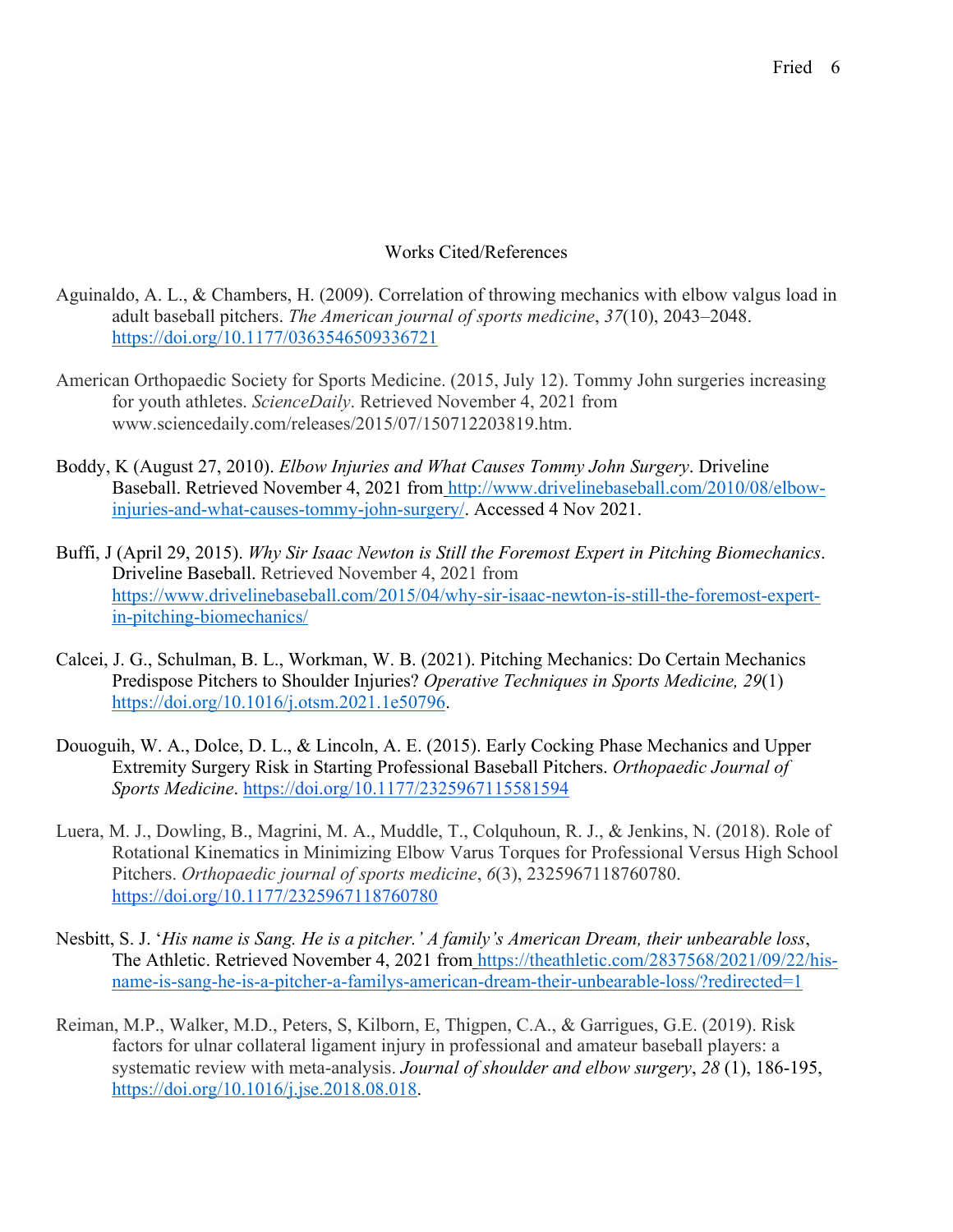- *Tommy John Surgery (Ulnar Collateral Ligament Reconstruction),* Johns Hopkins Medicine. Retrieved November 4, 2021 from https://www.hopkinsmedicine.org/health/treatment-tests-andtherapies/tommy-john-surgery-ulnar-collateral-ligament-reconstruction.
- Werner, S. L., Murray, T. A., Hawkins, R. J., & Gill, T. J. (2002). Relationship between throwing mechanics and elbow valgus in professional baseball pitchers. *Journal of shoulder and elbow surgery*, *11*(2), 151–155. https://doi.org/10.1067/mse.2002.121481
- White, D. W. (March 9, 2018). *The Tommy John Surgery Explosion in the MLB*, Samford University. Retrieved November 4, 2021 from https://www.samford.edu/sports-analytics/fans/2018/The-Tommy-John-Surgery-Explosion-in-the-MLB.

# **Budget**

# Materials:

Because I will be analyzing a lot of video frame-by-frame, I will need a computer capable of handling high-speed video software with lots of storage space. A newer iMac will suffice. All video I will be using is freely available on YouTube.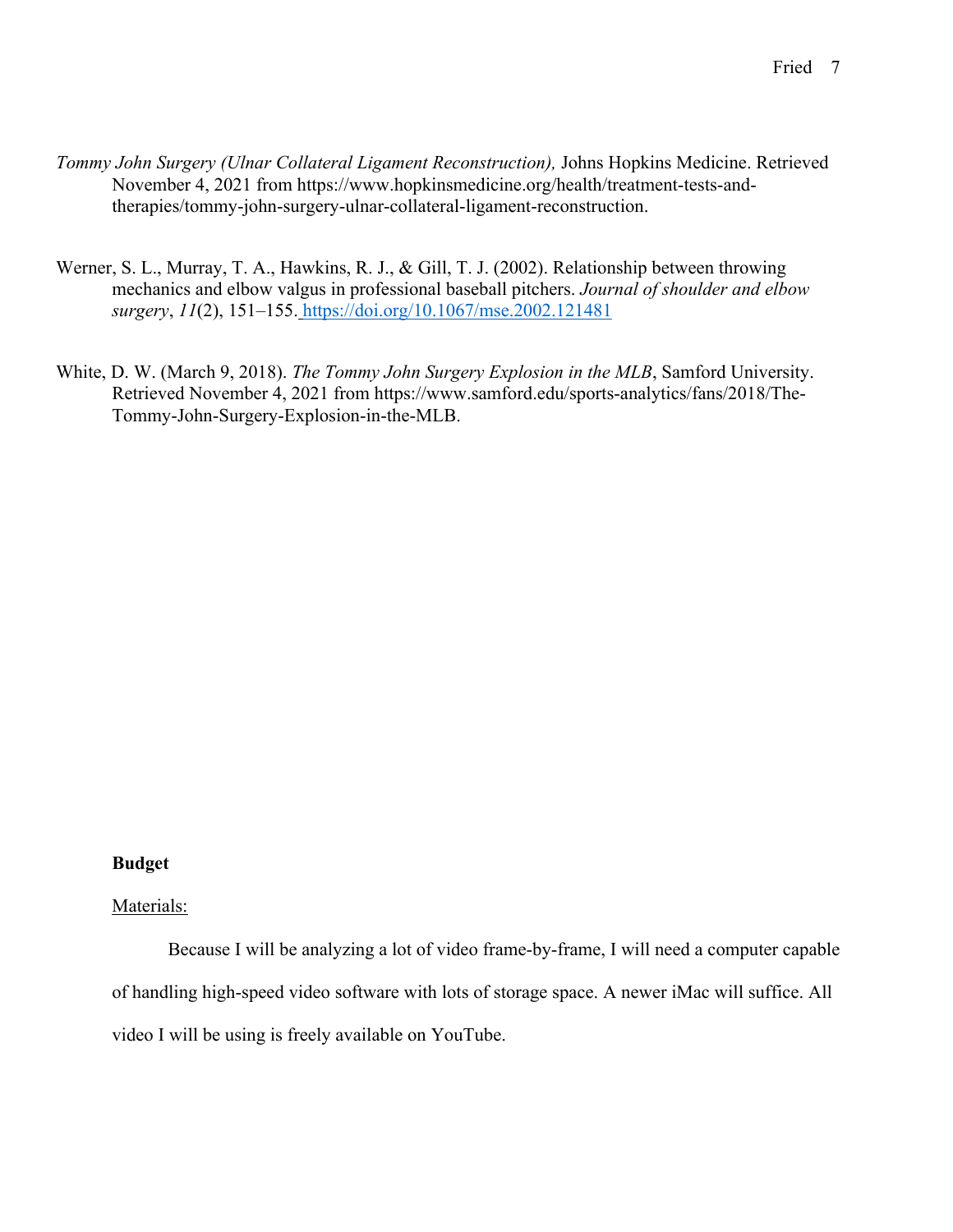Hourly Pay:

The LMU rate for undergrad research is \$15 an hour. With over 600 pitchers in my sample, and the detail it will take to analyze each, I estimate it will take no less than 200 hours of video analysis followed by 15 hours of research and statistical analysis to complete this study.

### Total Cost:

2019 iMac (\$669.99 at https://www.amazon.com/Apple-inches-I3-8100-MHK23LL-Renewed/dp/B08RJS9W92/ref=sr\_1\_14?keywords=iMac&qid=1639363539&s=electronics&sr= 1-14)

215 hours \* \$15 per hour = \$3,225

Overall cost= \$3,894.99

## **Timeline**

Week 1:

-30 hours of frame-by-frame video analysis on pitchers from selected sample

Week 2:

-30 hours of frame-by-frame video analysis on pitchers from selected sample

Week 3:

-30 hours of frame-by-frame video analysis on pitchers from selected sample